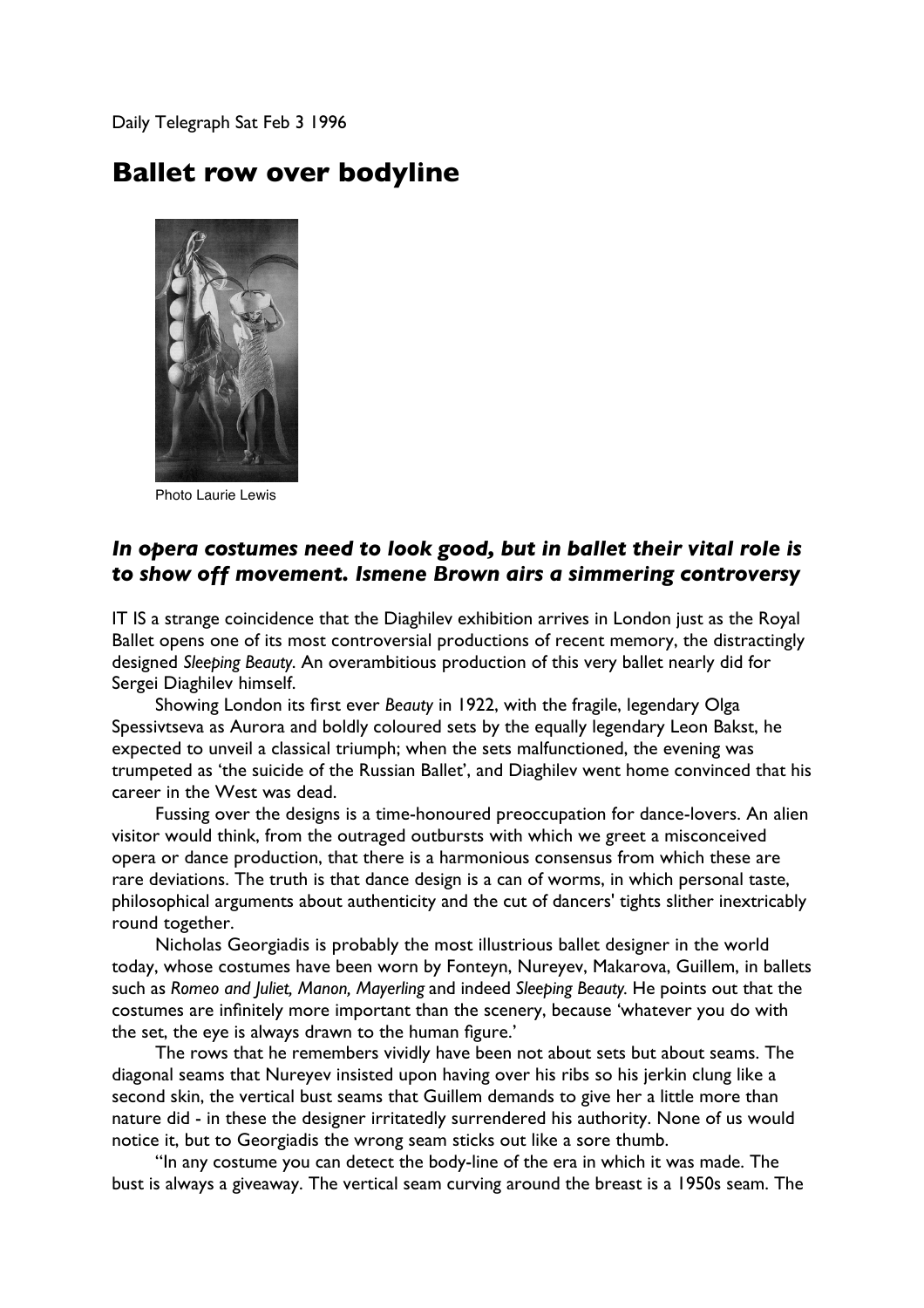mono-bosom, the bosom on a shelf, is Edwardian. In the 18th century, which was Manon's time, the corset was like armour-plating; the breasts were pushed up practically under the chin. This is where I have my great rows with Sylvie Guillem, when she did Manon. Because she wants to have the seam so that her breast is shaped naturally, and I was telling her this is *quite* wrong. I don't care if no one else sees - it worried *me*."

 Most people, I suspect, are pleased to see Guillem's bust in almost any kind of seam, but it is true that in dance design plays a disproportionate part in the audience's enjoyment. The latest Royal Ballet row may be about overdone sets, but its *Swan Lake* and *Beatrix Potter* earlier this winter were so clogged by excessive costumes that watching the dancers was like listening to music with cotton wool in one's ears.

 Above all, good dance design is practical: whether elaborate or simple, the set must allow the performers room to dance, and the costumes must both allow them to move freely and, crucially, make their movements clear.

Oddly, even though we have stretch fabrics that were never dreamed about in 1920, today costumes prove the more difficult challenge to our designers.

Georgiadis mourns that art students, brought up in the flat 20th-century painting tradition, draw figures so badly that they cannot understand the architecture of the body, and thus cannot cope with problems such as the extra material needed below the armpit to allow smooth overhead arm-lines. Diaghilev's designers included Picasso and Matisse, the founders of flat art, but they were master draughtsmen too. They understood, and enjoyed, the difference between costumes needed to dance in, and the moving scenery formed by courtiers and sidekicks. Some of Bakst's most inventive designs are for peripheral characters, fantasies of stiffly encrusted opulence or barely-there drapes.

IN FACT the ballerina is not the biggest challenge. The tutu is a staple ingredient: it needs smooth sides, so it will not cut the hands of the ballerina's partner, and the only argument is whether to go for the longer "soft lampshade" favoured in Imperial Russia and by Nureyev, or the short crisp "plate" preferred by the Royal Ballet. A longer skirt needs clever lighting not to put the feet and legs in shadow - but clever lighting is not easily found today, now that footlights are out of fashion.

The leading man is more interesting. How do you dress a prince? Must he always look like an operetta hussar? Georgiadis points out that in classical ballets the Prince's ceremonial military status - plus the fact that military costumes were about the only ones then designed to be physically active in - lead you inevitably in one direction.

He remember Nureyev's fury when he put the men in a waltz in *The Nutcracker* into cut-down tails. "I couldn't think what was wrong, until he told me that in Communist Russia only waiters wore tails. Cecil Beaton had the same problem with him in *Marguerite and Armand*, Ashton's ballet for him and Fonteyn. He gave Nureyev tails, and Rudolf was absolutely beside himself with fury."

 Rigid ideas and cloying sweetness have dogged ballet design for many a long year, and it can be a relief to see a newcomer to the game. But where *haute couture Così fan tutte à la* Armani at the Royal Opera was fine, *haute couture Swan Lake à la J*asper Conran at Scottish Ballet was not. The clothes wore the dancers, rather than the dancers wearing them.

A ballet's identity is an elusive thing - choreography is an inaccessible language, and what most people take home with them is an atmosphere, an impression of a familiar story. Paramount for the ballet designer must be capturing that atmosphere, enhancing the dancers' grace in the costumes, and - more difficult - conveying the ballet's musical and emotional essence in the set.

Some designers have virtually defined certain ballets - Martha Graham's dances